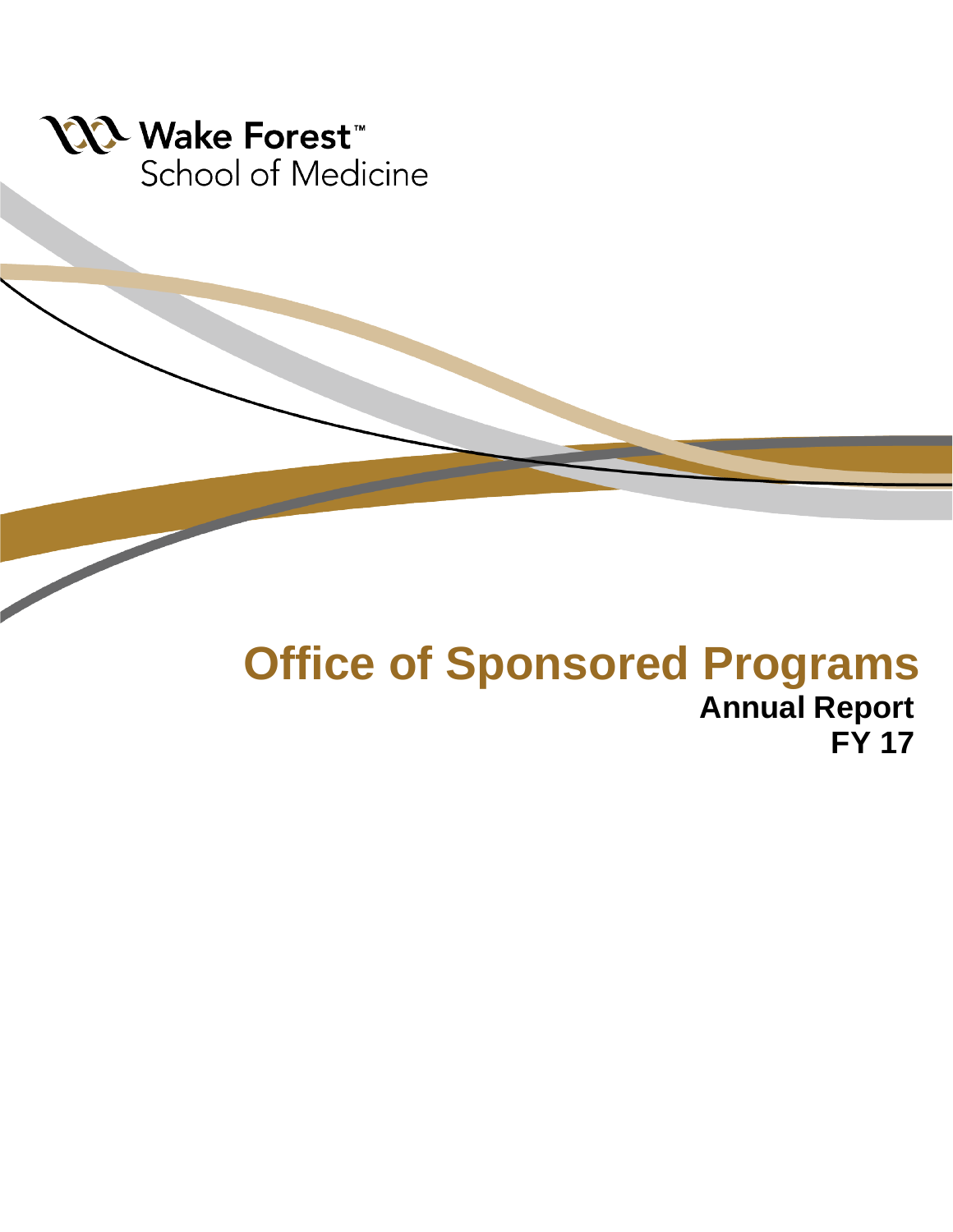|                                                                               | It is our pleasure to present the Office of Sponsored Programs Annual Report for<br>FY17. Thank you to our investigators who continuously bring extramural funding<br>to Wake Forest University Health Sciences. Sponsored projects provide our<br>faculty with professional excellence, which is so important in delivering                                                                                                                                                                                                                                                                                                                                        |
|-------------------------------------------------------------------------------|---------------------------------------------------------------------------------------------------------------------------------------------------------------------------------------------------------------------------------------------------------------------------------------------------------------------------------------------------------------------------------------------------------------------------------------------------------------------------------------------------------------------------------------------------------------------------------------------------------------------------------------------------------------------|
| <b>CONTENTS</b>                                                               | outstanding education, mentoring, and training to our students.                                                                                                                                                                                                                                                                                                                                                                                                                                                                                                                                                                                                     |
| <b>Office of Sponsored</b><br><b>Programs Overview</b>                        | The Office of Sponsored Programs strives to support research faculty and staff by<br>providing a range of services for faculty, staff and students who are seeking<br>funding for research, training, service and other scholarly and creative endeavors<br>that enrich Wake Forest School of Medicine and its many collaborators. Our<br>knowledgeable and welcoming staff can advise and assist you with the following<br>and much more:                                                                                                                                                                                                                          |
| <b>Extramural Activity</b><br><b>Summary</b><br>$\overline{2}$                | Interpret sponsor guidelines<br>$\bullet$<br>Review and approve grant applications and detailed budgets<br>$\bullet$<br>Negotiate grant and contract terms and conditions<br>$\bullet$<br>Facilitate post-award project management<br>$\bullet$<br>Monitor and advise on issues of regulatory compliance<br>$\bullet$<br>Provide current information on the funding landscape<br>$\bullet$                                                                                                                                                                                                                                                                          |
| <b>Extramural Funding</b><br><b>Overview</b><br>$3 - 4$<br><b>NIH Funding</b> | Echoing efforts of previous years, in fiscal year 2017 the Office of Sponsored<br>Programs (OSP) continued on its path to seek process improvements and more<br>efficient ways to respond to issues related to the grants and contracts lifecycle.<br>To assist with these efforts, Huron Consulting (Huron) was engaged to (a) review<br>OSP processes; (b) examine structure and staffing levels, and (c) guide the<br>development of service agreements between OSP and department faculty/staff.<br>Huron reviewed all policies and procedures, business processes, and benchmark<br>data and conducted 32 interviews with 72 stake holders. The outcome of the |
|                                                                               | engagement was a 214-page report containing 71 recommendations.                                                                                                                                                                                                                                                                                                                                                                                                                                                                                                                                                                                                     |
|                                                                               | Twenty-five of Huron's recommendations were implemented during FY 2017.<br>Highlights include:                                                                                                                                                                                                                                                                                                                                                                                                                                                                                                                                                                      |
| <b>Strategic Research</b><br><b>Focus Areas</b><br>5                          | Define an OSP Mission and Vision<br>Clearly communicate the current OSP organizational structure to the<br>research community<br>Increase research support within Financial Services                                                                                                                                                                                                                                                                                                                                                                                                                                                                                |
|                                                                               | Set and communicate goals for OSP individuals and monitor and<br>evaluate performance against those goals on a regular basis                                                                                                                                                                                                                                                                                                                                                                                                                                                                                                                                        |
| <b>Industry Contract</b><br><b>Activities</b><br>$6 - 7$                      | An institution wide survey was initiated to establish a baseline<br>$\circ$<br>and will be repeated on an annual basis to measure OSP<br>performance                                                                                                                                                                                                                                                                                                                                                                                                                                                                                                                |
| <b>Post Award</b>                                                             | Establish award set up metrics<br>This initiative began prior to the Huron report. During FY 2017<br>$\circ$<br>OSP initiated changes that reduced the average award set up<br>time from 23 to 17.5 calendar days. The FY18 goal is to further<br>reduce to 14 calendar days.                                                                                                                                                                                                                                                                                                                                                                                       |
| <b>Activities</b><br>$\overline{7}$                                           | Establish and publicize research metrics<br>Research metrics on award, proposal, contract, and revenue<br>$\circ$<br>volumes and post award activity are published to the website<br>monthly.                                                                                                                                                                                                                                                                                                                                                                                                                                                                       |
|                                                                               | We will continue to work through the Huron recommendations during FY18 and<br>beyond. Our staff looks forward to continuing to work with and support the efforts<br>of our principal investigators.                                                                                                                                                                                                                                                                                                                                                                                                                                                                 |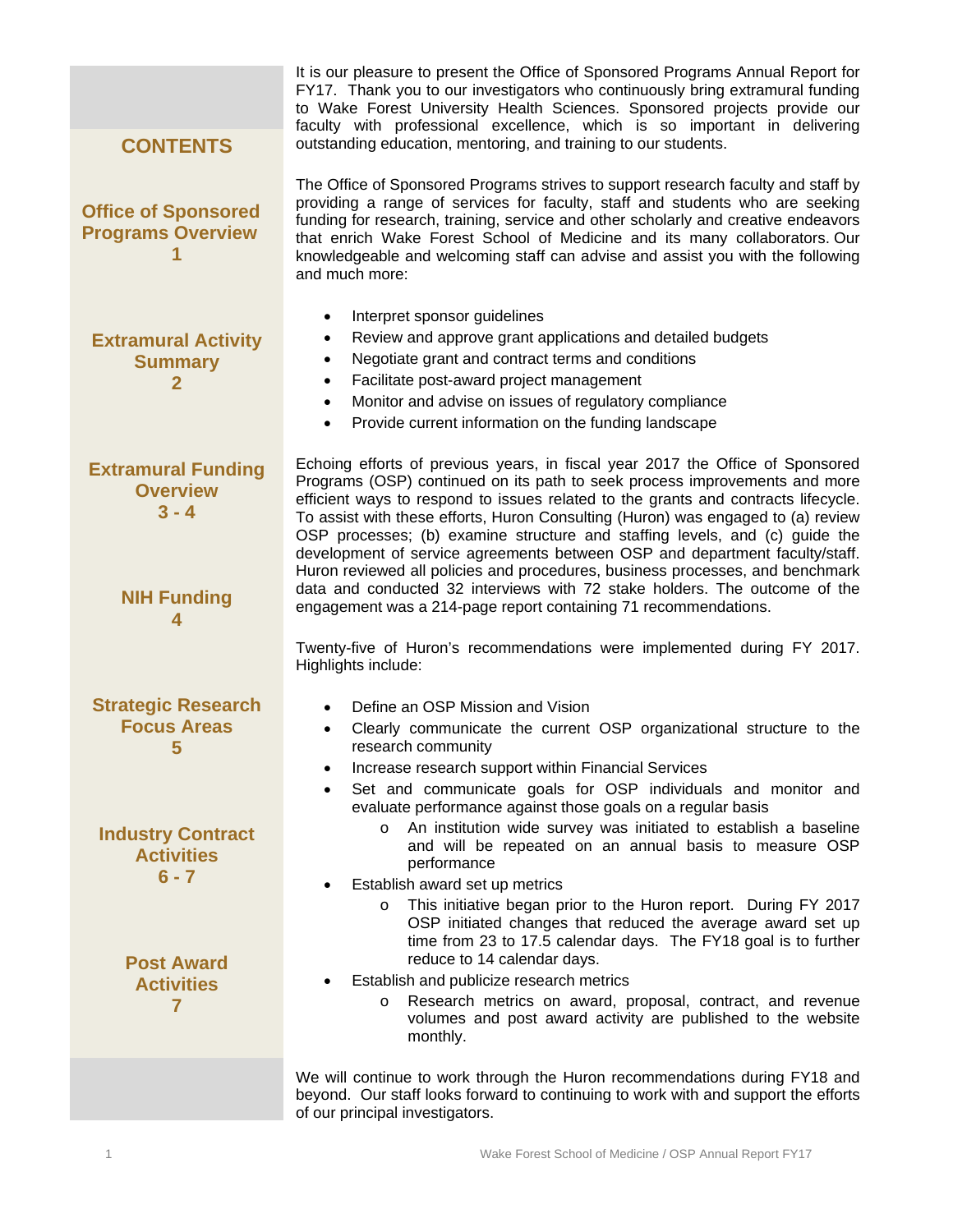### **Extramural Activity Summary**

Proposal dollar volume topped \$1 billion for the second time in 5 years, finishing FY 17 at \$1.1 billion in proposals submitted.



Federal proposals, specifically NIH, dominate submissions, comprising 94% of the total non-industry proposal submissions and 76% of the dollar volume, respectively, in FY 17. Proposal counts are not as heavily dominated by NIH submissions as in prior years with only 41% of the number of proposals attributable to NIH proposals. Proposal submission trends in FY17 reflected more diversification of funding entities, which increases the complexity in areas of preparing, reviewing, submitting grant proposals as well as managing the various types of awards.

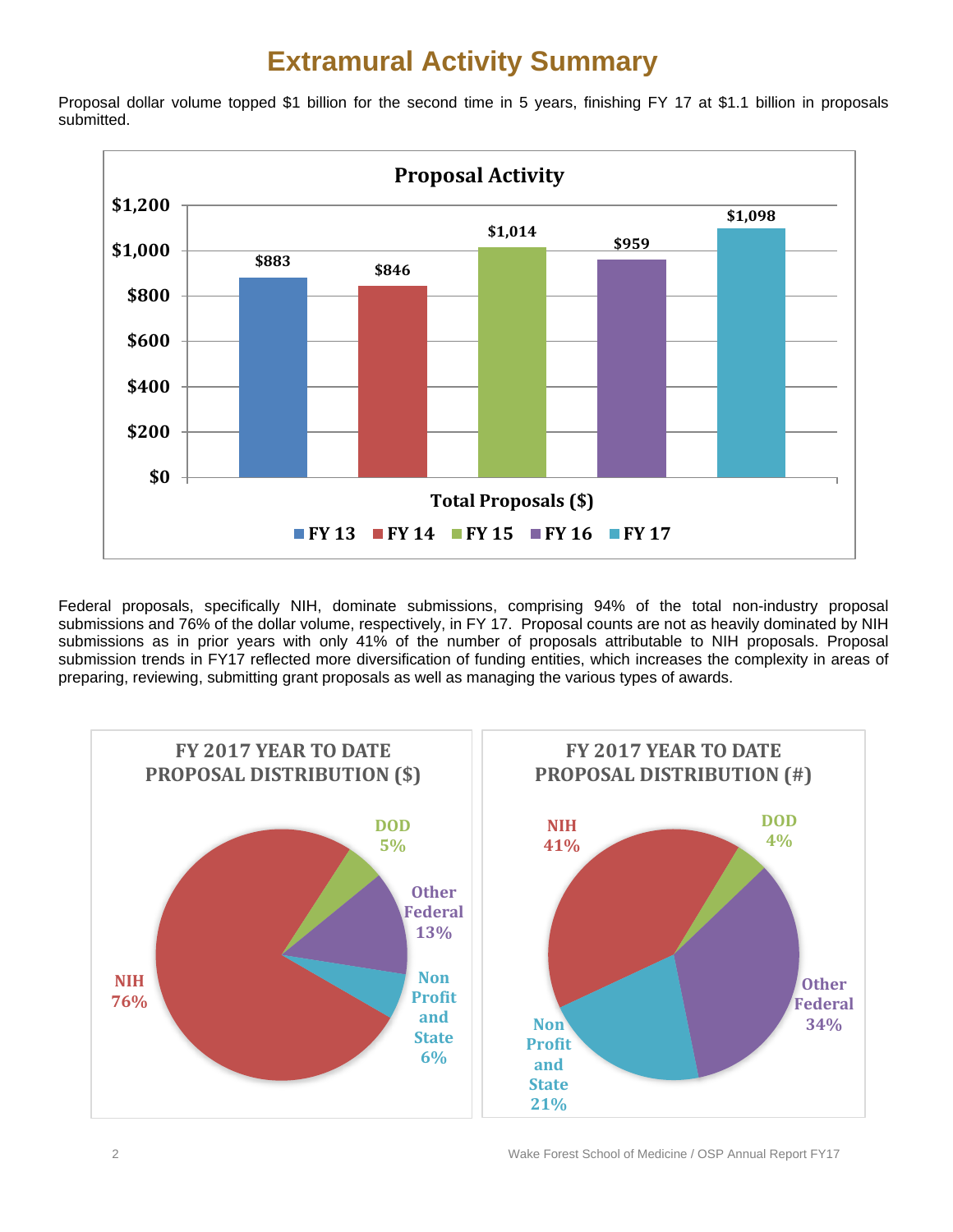### **Extramural Funding Overview**

FY17 funding grew \$27.7 million (15.6%) over the FY16 level.



Fluctuations in DOD funding, reflecting a decline of \$15.4 million in FY 16 and an increase of \$14.8 million in FY 17, have impacted the portfolio mix. While NIH funding increased \$5.9 million in FY17, the portfolio mix of direct NIH funding declined 4.7% to 51.6%.

|                                              | FY 13 FY 14 FY 15 FY 16 FY 17 |  |  |
|----------------------------------------------|-------------------------------|--|--|
| <b>NIH</b>                                   | 58.7% 53.2% 50.6% 56.3% 51.6% |  |  |
| <b>Non-NIH</b> 41.3% 46.8% 49.4% 43.7% 48.4% |                               |  |  |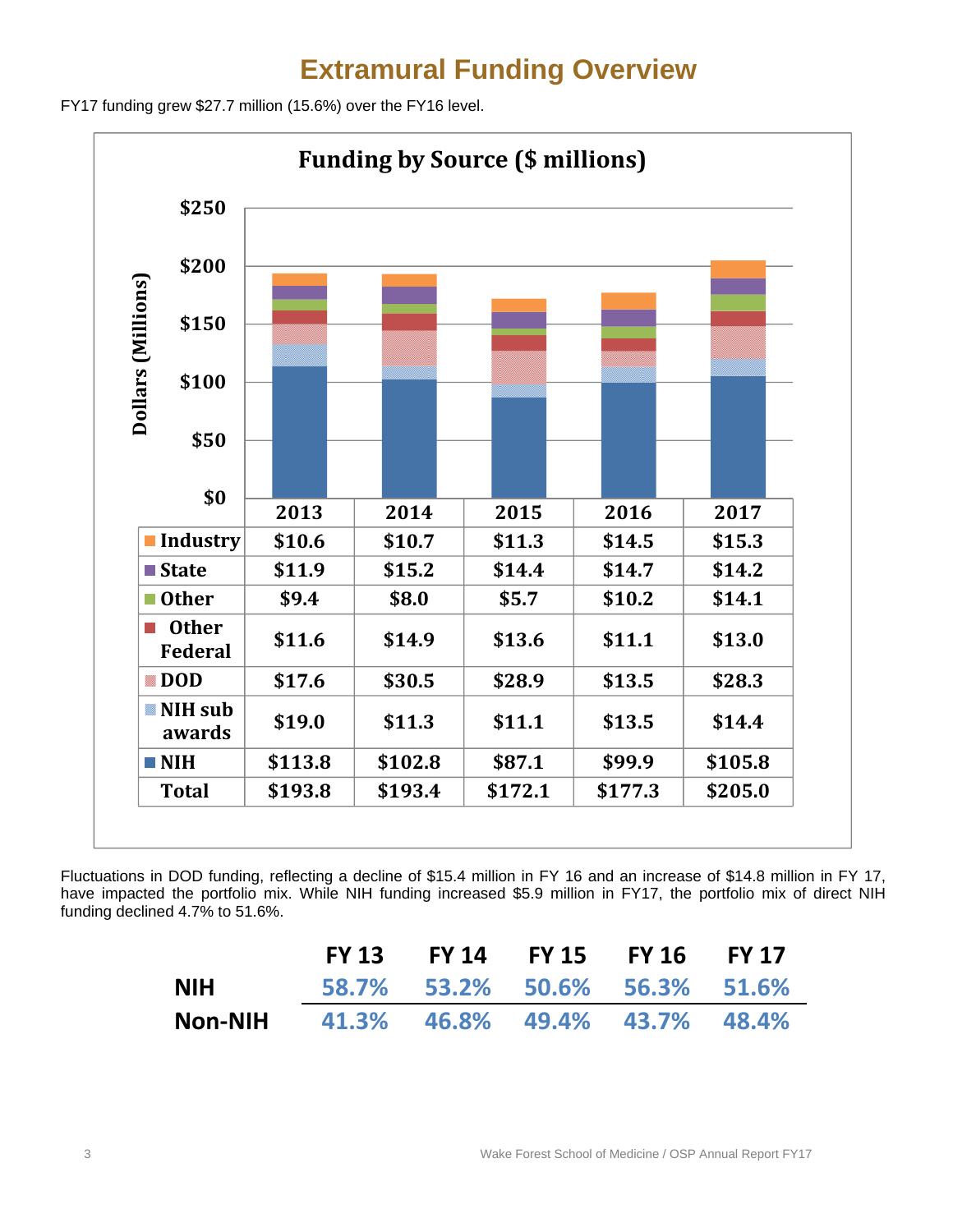### **Extramural Funding Overview**

Similar to the proposal mix, award dollar volume is also dominated by NIH awards but award counts are more evenly distributed. With the institution's increasing emphasis on Industry Clinical Trial activity, the NIH share of the total portfolio might continue to decrease as funding diversity increases



### **NIH Funding**

Direct and flow through NIH funding combined comprised 59% of the FY17 funding, down from 64% in FY16. However, the dollar volume grew by \$6.8 million. The decrease in percentage is attributable to the growth in DOD funding. The top 10 funding agencies continue to include those that closely correlate with our Strategic Research Focus Areas: National Institute on Aging (13%), National Cancer Institute (9%), National Institute of Diabetes and Digestive and Kidney Diseases (6%), National Institute on Alcohol Abuse and Alcoholism and National Institute on Drug Abuse at 2% each.

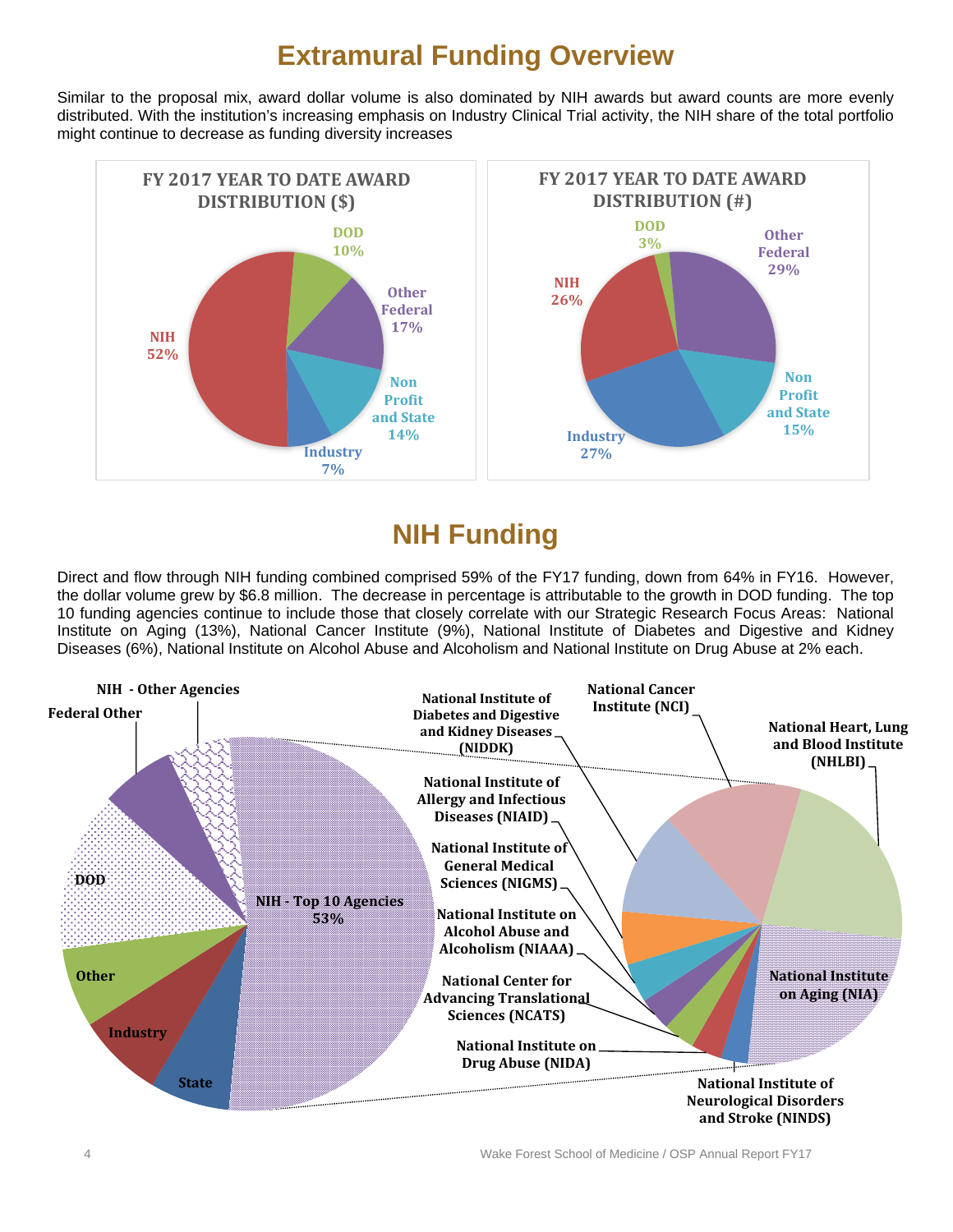### **Strategic Research Focus Areas**

The WFUHS strategic plan for research continues to build on the **6 Strategic Research Focus Areas** identified in FY16. These areas are:

#### **1. Cancer**

- a. Lung cancer
- b. Precision oncology
- c. Tobacco control

#### **2. Neurosciences/Brain**

- a. Substance abuse and addiction
- b. Pain

#### **3. Regenerative Medicine**

- a. Micro-nano fabrication
- b. Body on a chip
- c. In situ regeneration
- d. Manufacturing innovation

#### **4. Aging/Alzheimer's Disease**

a. Healthy aging

 b. Effect of brain aging on peripheral metabolism and physical function

 c. Role of energy metabolism in the pathogenesis of Alzheimer's disease and dementia

#### **5. Diabetes/Obesity/Metabolism**

- a. Translational programs in the precision medicine
- of diabetes and obesity
	- b. Brain and metabolism
	- c. Diabetes and heart disease

#### **6. Cardiovascular Disease**

- a. Cardiovascular disease prevention
- b. Prediction and prevention of heart failure

The below graph compares award volume in the 6 focus areas combined to the total institution award volume. Given the potential synergies across some of the scientific areas, awards might fall into more than one focus area. The below presentation eliminates duplication of awards.

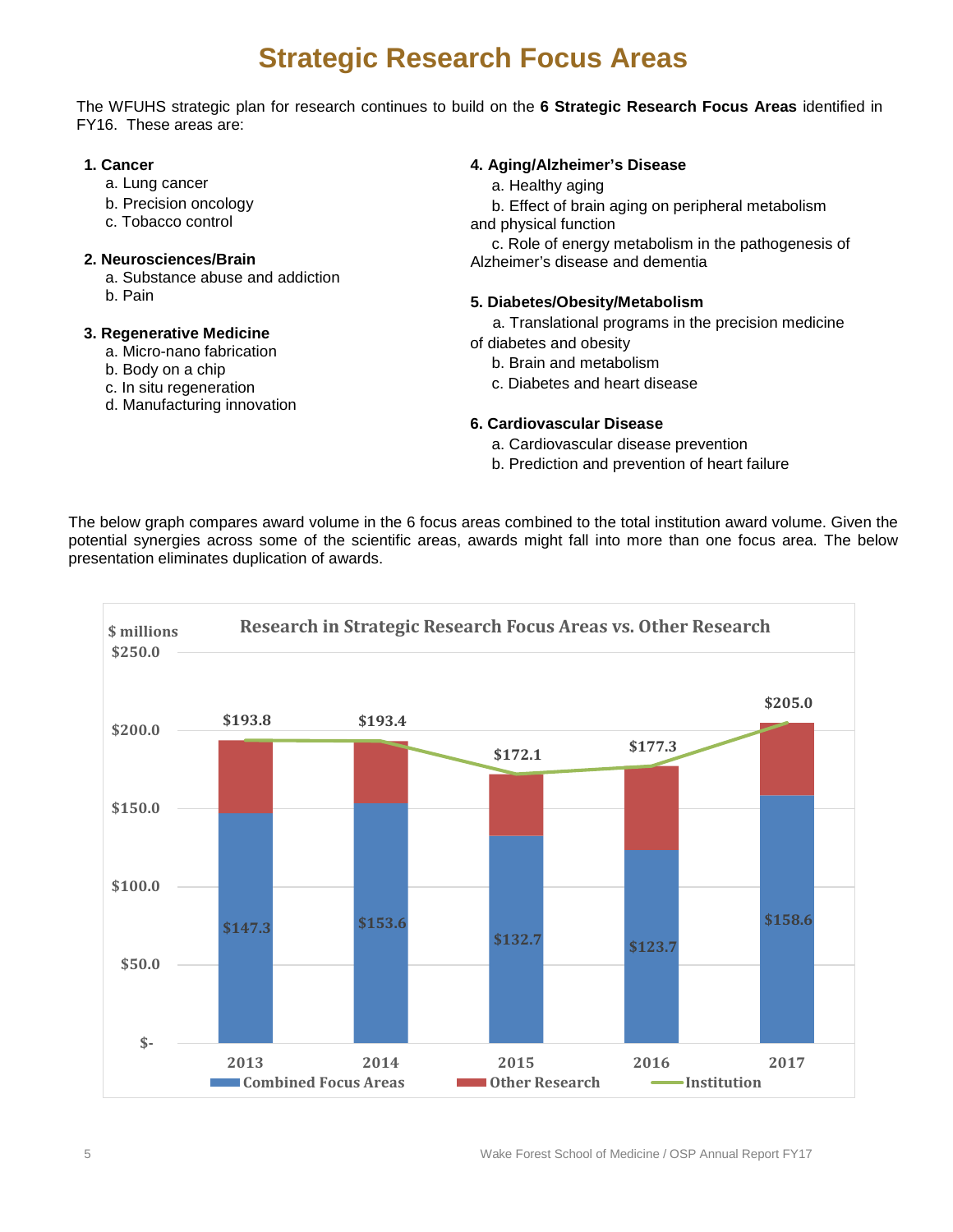### **Industry Contract Activities**

The Office of Sponsored Programs handles all review, negotiation, and execution of contractual sponsored agreements for the institution. The majority of the funding that comes from industry contracts executed are Clinical Trials or Clinical Research contracts with payments on a per subject or per event structure. The below chart depicts the contract dollar volume executed in FY17 (contracts and amendments) and the count of executed items that involve funding. The green line on the chart is the actual revenue collected on Industry Clinical Trials. The comparison reflects the historical reality that executed contract values are frequently not realized in part due to low participant enrollment. The CTSI, through its Office of Clinical Research (OCR), continues to develop and deploy tools to assist study teams in both in identifying studies that are falling behind in enrollment and assisting study teams in identifying potential eligible study participants.



Continuing the trend seen in proposals and awards, NIH awards are the largest contributor to institution research revenue. The CTSI, through its OCR, closely monitors the clinical trial revenue received. Invoicing, collection and industry clinical trial account reconciliation have been centralized through its clinical trial management system (WISER). This shift has contributed to growth in industry clinical trial revenue in FY17.

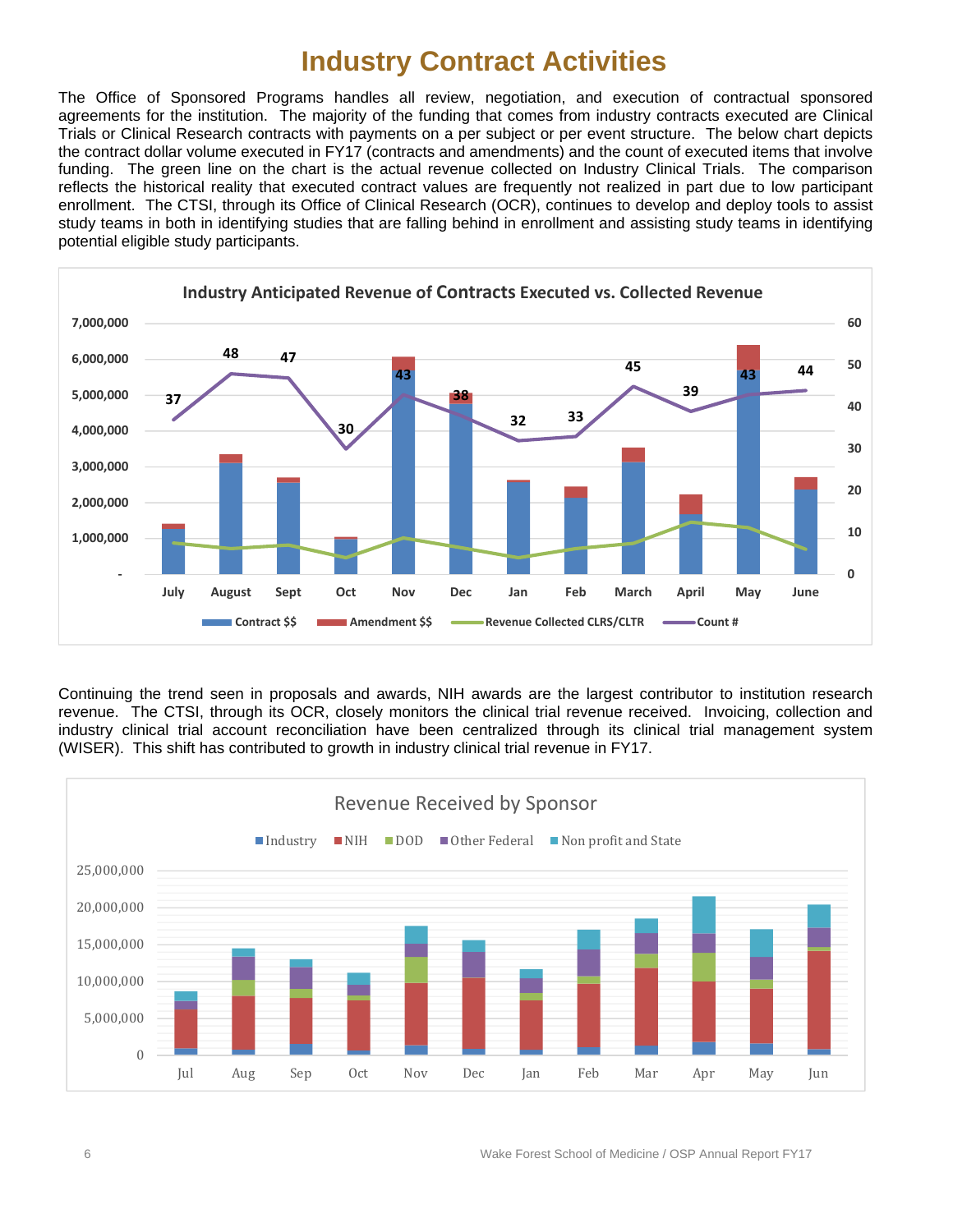### **Industry Contract Activities**

The industry contracting group in the OSP is responsible for drafting, negotiating and signature of various types of contracts that involve for profit entities. Some examples of the various types of contracts executed by this group are shown below and are a snapshot of the volume of some of the items that this group was responsible for during this fiscal year. In FY17, there was an increase of 26% in the number of contracts executed. The contracting group is dedicated to timely execution of all contracts it reviews and seeks to serve as a valued business partner to faculty as well as industry. In addition to executing agreements, should a question or issue arise during the term of an agreement, OSP staff assists in resolving any such issues.

| <b>Agreement Type</b>                                   | <b>FY13</b> | <b>FY14</b> | <b>FY15</b> | <b>FY16</b> | <b>FY17</b> |
|---------------------------------------------------------|-------------|-------------|-------------|-------------|-------------|
| <b>Confidentiality Agreements</b>                       | 238         | 298         | 383         | 320         | 342         |
| <b>Material Transfer Agreements</b>                     | 155         | 178         | 156         | 215         | 243         |
| Research Agreements (incl clinical trial agreements)    | 151         | 145         | 178         | 177         | 254         |
| Amendments                                              | 135         | 172         | 159         | 185         | 296         |
| Miscellaneous Agreements (Data Use, Service, MOUs, etc) | 49          | 80          | 93          | 86          | 107         |
| <b>Subcontracts</b>                                     | 4           | 6           | 16          |             | 3           |
| <b>Indemnification Letters</b>                          | 3           | 8           | 24          | 23          | 24          |
| <b>Total Completed</b>                                  | 735         | 887         | 1009        | 1007        | 1269        |

### **Post Award Activities**

The post award group in the OSP is responsible for all award accounting activities, from financial account set up through the close out of the award, and is charged with the financial monitoring of extramural funding. This encompasses subaward issuance, approval of direct costs charged against the financial accounts (including salary, travel, and other research expenses), and most invoicing and reporting. Administering awards is a joint effort between OSP, researchers, and department administrative staff. Every item that post award approved or prepared involves several employees outside of OSP. The post award team seeks to serve as a valued business partner to departments and stakeholders throughout the research community. In FY17, there was an increase of 17.7% in the number of items prepared and an increase of 17.5% in the number of work flow approvals. This reflects the overall increase in the funding portfolio.

| <b>Office of Sponsored Programs Metric Detail</b> |                    |              |              |  |  |
|---------------------------------------------------|--------------------|--------------|--------------|--|--|
| <b>Item Preparation</b>                           |                    | <b>FY 16</b> | <b>FY 17</b> |  |  |
| Set ups                                           | <b>Total Count</b> | 1,239        | 1,491        |  |  |
| <b>Invoices</b>                                   | <b>Total Count</b> | 1,078        | 1,246        |  |  |
| <b>Close Outs</b>                                 | <b>Total Count</b> | 564          | 653          |  |  |
| <b>Total Item Preparation</b>                     | 2,881              | 3,390        |              |  |  |
| <b>Work Flow Approvals</b>                        |                    | <b>FY 16</b> | <b>FY 17</b> |  |  |
| <b>HR</b> actions                                 | <b>Total Count</b> | 7,394        | 8,152        |  |  |
| <b>Requisitions</b>                               | <b>Total Count</b> | 10,201       | 11,646       |  |  |
| eRFPs                                             | <b>Total Count</b> | 7,374        | 9,817        |  |  |
| <b>Travel</b>                                     | <b>Total Count</b> | 1411         | 1,373        |  |  |
| <b>Total Work Flow Approvals</b>                  | 26,380             | 30,988       |              |  |  |